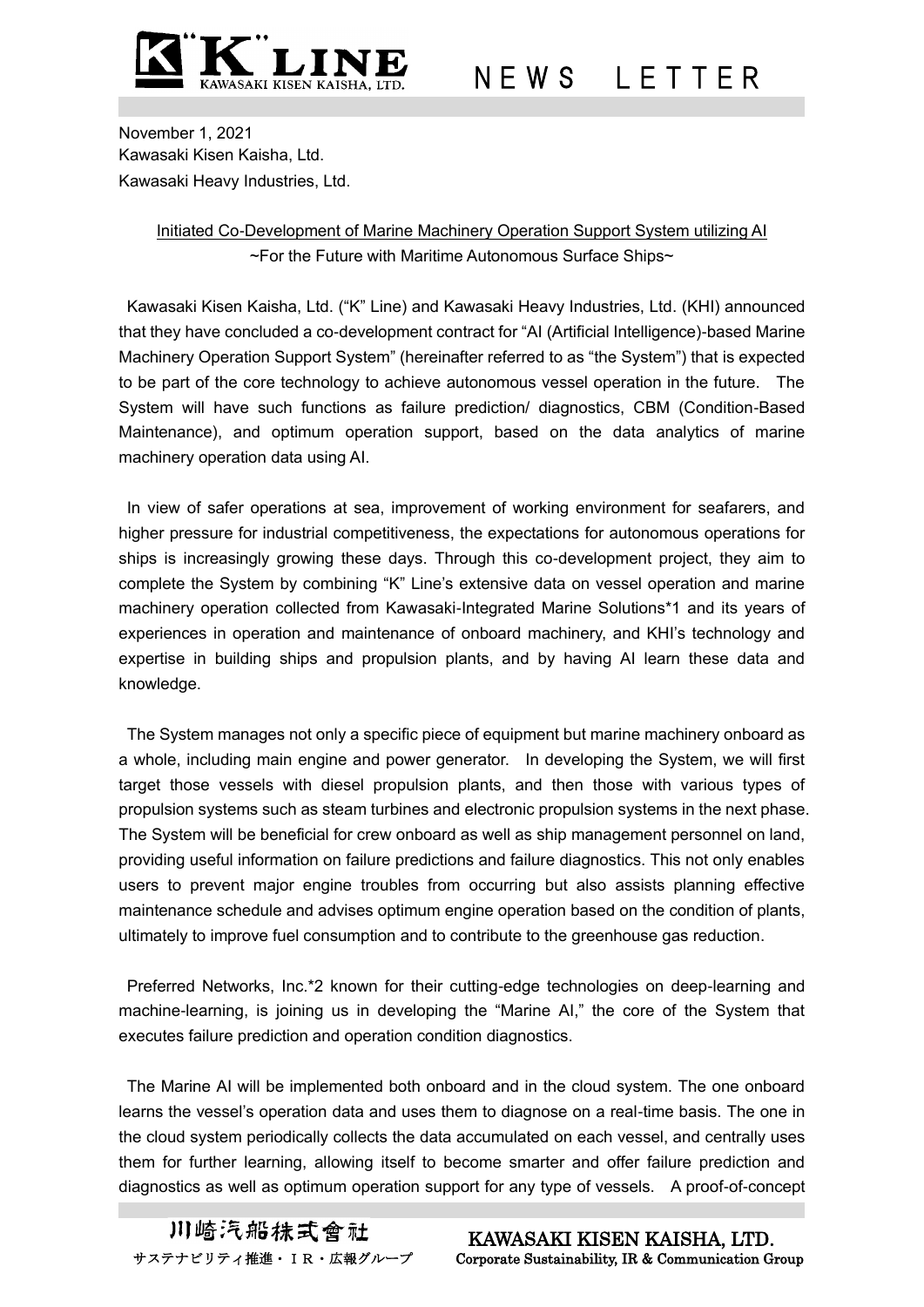

## N E W S L E T T E R

has been established for the core technology of the Marine AI for failure prediction and diagnostics. With abundant data collected from various ships via Kawasaki-Integrated Marine Solutions, as well as such data obtained from the latest sensors that were not available before, "K" Line and KHI will further proceed on developing the Marine AI that is versatile enough to be applied for any types of vessels.





Both "K" Line and KHI are innovators, fully utilizing their expertise in maritime transport and shipbuilding, collaborating with entities from other industries with their special knowledge and technologies to accelerate system development so that they will achieve autonomous vessel operation for the future. "K" Line and KHI will contribute to accomplish safer operations at sea, improved working environment for seafarers, and higher competitiveness in the marine industry.

## **Notes**

\*1. Kawasaki-Integrated Marine Solutions is an ICT system for vessels that allows ship operation management, condition monitoring, performance analysis, and others from management office on land, using ship-land communication network.

Released on June 28, 2016: Joint development project of "K-IMS"; Integrated vessel operation and performance management system <https://www.kline.co.jp/en/news/other/other3295047094663452046.html>